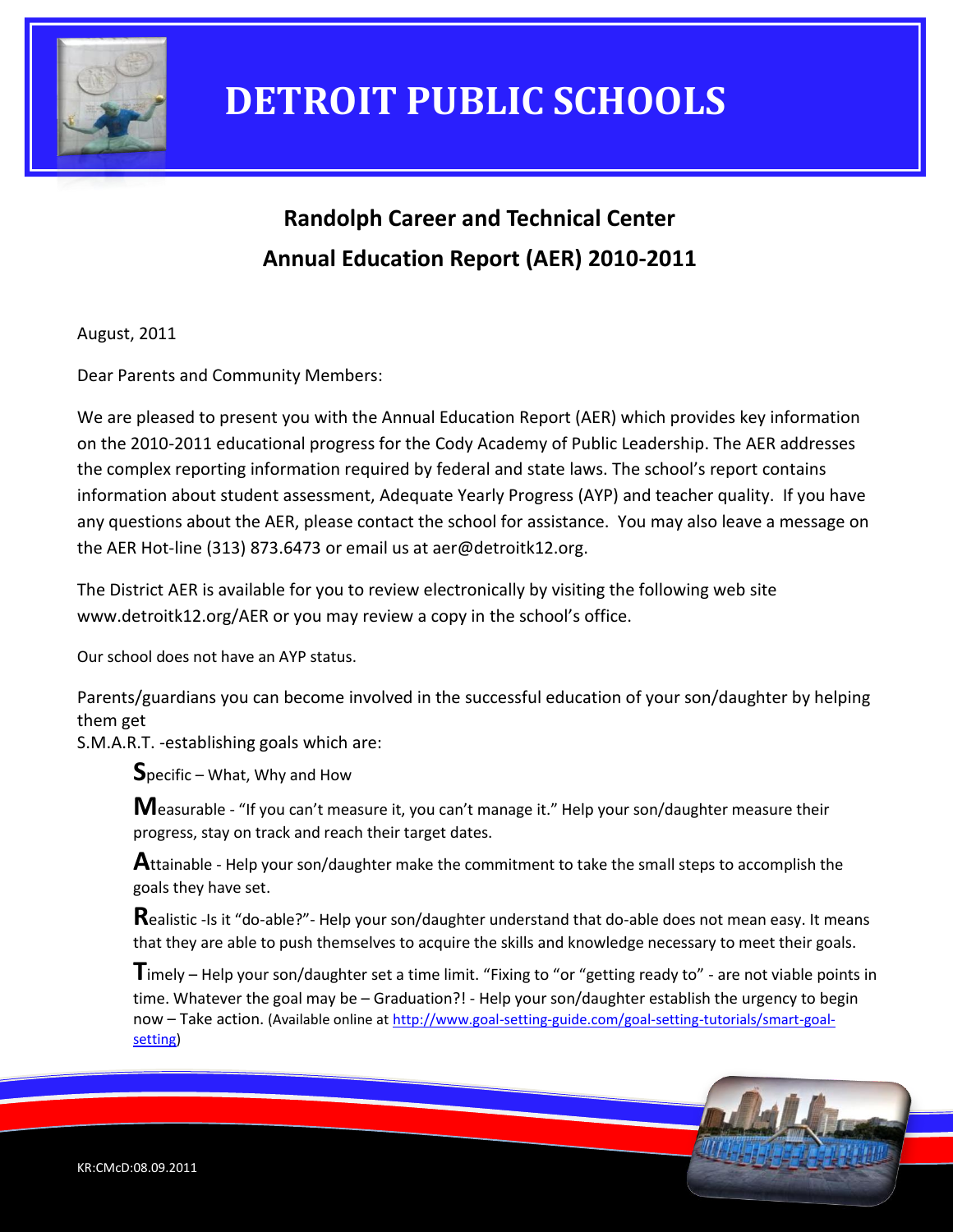

State law requires that we also report additional information.

#### **Process for assigning pupils to the school**

We serve tenth, eleventh, and twelfth grade students from throughout the City of Detroit. Students who elect, through their guidance counselor, to come to our center spend half the day at their comprehensive high school where they receive academics as well as the opportunity to participate in extracurricular activities. The other half of their day is spent at our center where they receive career training in one of our career pathways.

#### **School Improvement Status**

| Year      | School Improvement Status |  |
|-----------|---------------------------|--|
| 2010-2011 | N/A                       |  |
| 2009-2010 | N/A                       |  |

### **Detroit Public Schools' Core Curriculum:**

Consistent with the District academic plan, **Excellent Schools for Every Child,** there are aggressive plans to accelerate the rate of student achievement and to ensure that students graduate with the academic and social skills necessary for success in college and the workplace.

#### **Specific curriculum actions include:**

\*alignment of the curriculum, lessons planning and pacing calendars to national and state standards

\*ensuring that material and texts and supplemental resources and used in the classroom are directly linked to and with the grade expectations

\*defined grade level expectations to create alignment throughout the school

\* Administration and review of quarterly benchmark assessments for students in grades 3-12

\*use pre-intervention tools such as the Dynamic Indicator of Basic Early Literacy Skills (DIBLES) to access language fluency for students on grades Prek-2 to ensure literacy foundation for reading success

\*use of the data (both formal and informal) to inform teaching strategies and professional development needs for staff, including but not limited to, teachers and administrators

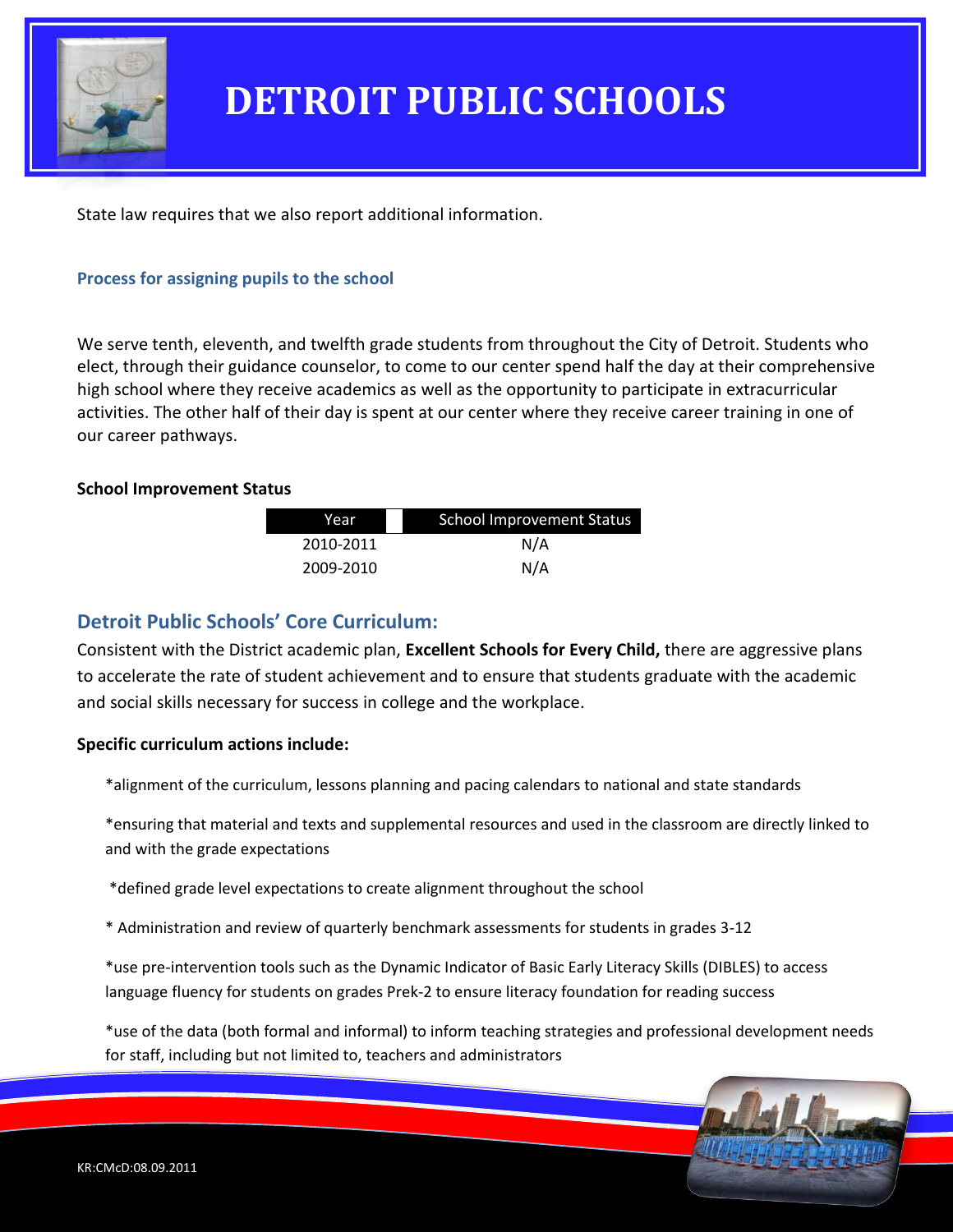

\*focused professional development on the use of appropriate curriculum and teaching strategies, monitoring results and developing the interventions for re-teaching, as necessary

\*use technology (Learning Village/an on-line instructional management system) as a tool to manage instruction and teacher practice

#### **Access to the Core Curriculum**

The instructional strategies and grade level expectations are aligned to the state standards and the NAEP. This represents the core curriculum which is supported by the texts, materials, computer soft ware and other school level resources used daily in the classrooms. All of the professional development activities are aligned to the core curriculum.

The implementation is a process delineated in the District Plan **Excellent Schools for Every Child**. This plan serves as the framework for each school's academic achievement plan. The frequent monitoring of the implementation of these plans is conducted by the school diagnostic visits, review of the benchmark assessments, use of the teacher evaluation tool and adherence to the pacing calendar.

The variances from the state plan can be found in the grade level expectations which are also aligned to the higher standards of NAEP.

A Summer Parent University is offered with classes to increase parenting skills, early childhood literacy, adult literacy and GED. During the school year, the Regional Parent Resource Center are a vehicle for parents and other community member to participate in regular and on-going informational and participatory sessions focused on curriculum and instruction. Learning Village (an on line instructional management system)

Web updates and semi-annual progress reports are also a means to disseminate information to parents and community.

Detroit Public Schools Core Curriculum is currently under revision. Pacing Charts and Curriculum guided will be posted to the Academic Affairs page of our web-site in the near future.

#### **Parent Engagement**

\*Use the technology portal for parents to view daily lessons and to communication with teachers.

\*implement and follow through with the parent contracts.

\*increase the Volunteer Reading Corps from approximately 5000 volunteers this year to 10,000 for next school year.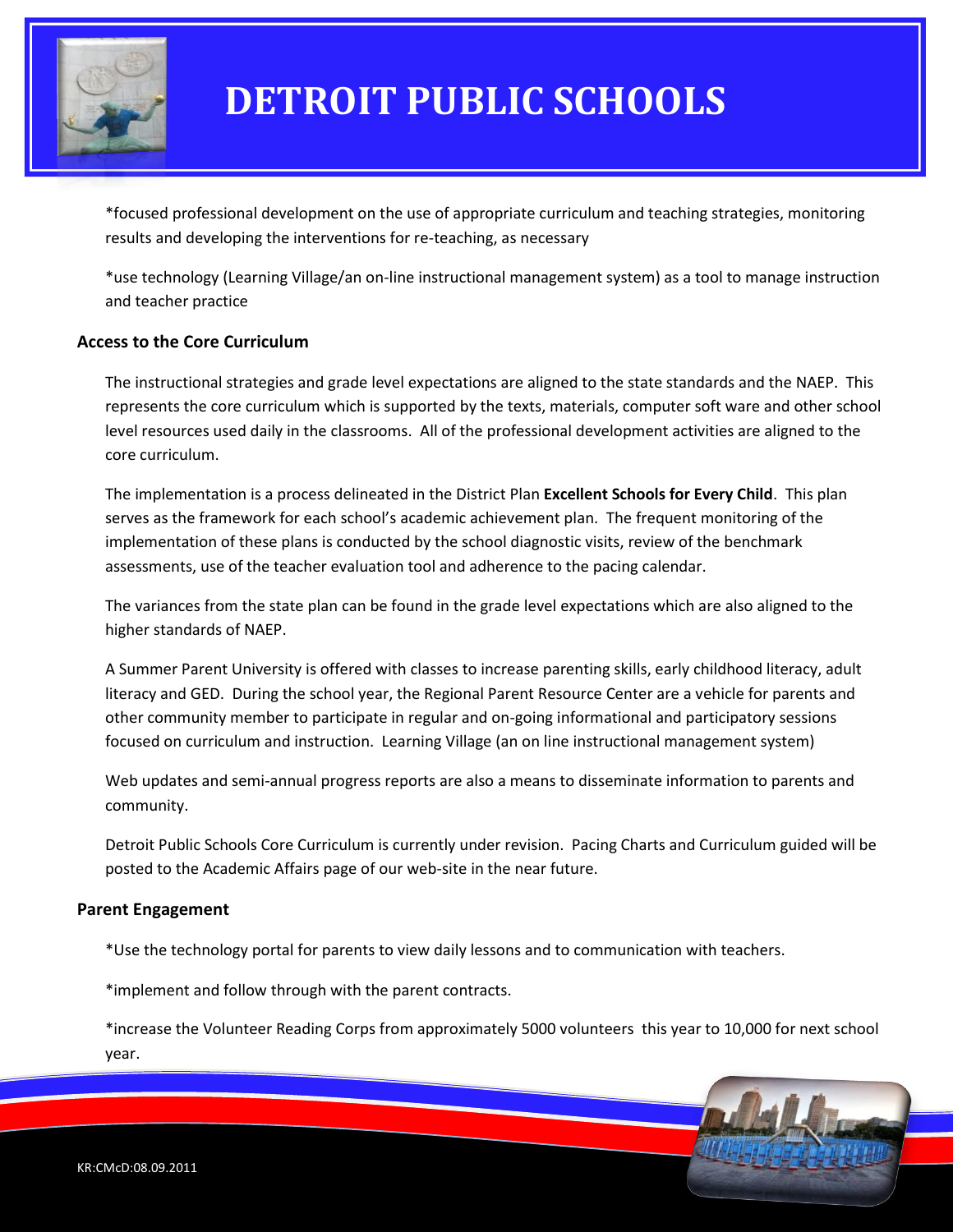

\*use the Parent Resource Center to engage parents in innovative workshops and session that are practical and will result in parent support to students at home.

### **School Description**

A. Philip Randolph Career Technical Center delivers a career curriculum focused school specializing in construction trades and agri-science classes. Our 98 percent job placement rating for Randolph students is our proudest measure of success. In addition, we provide evening programs and adult education. For more detailed information about our school please visit our web-site at http://detroitk12.org/schools/allschools/. Click on the name of our school.

#### **Student Achievement Results**

Aggregate Student Achievement Results and Detroit Public Schools Quarterly Benchmark Assessment in Reading and Mathematics for Randolph Career and Technical Center can be found on the Detroit Public Schools' web-page at the Research, Evaluation and Assessment site at [http://detroitk12.org/data/rea/.](http://detroitk12.org/data/rea/) The following reports are available:

- District Profile Report
- Combined School Profile Reports
- Individual School Profile Reports
- Adequate Yearly Progress (AYP) Reports
- Annual Education Report

### **Parent-Teacher Conferences (Interactions):**

| <b>School Year</b> | Total Parent<br><b>Interactions</b> | Percent |
|--------------------|-------------------------------------|---------|
| 2010-2011          | 128                                 | 2.2%    |
| 2009-2010          | 68                                  | N/A     |

The Detroit Public Schools' Office of Research, Evaluation, Assessment and Accountability has developed a data collection system which has enabled the district to comply with the Annual Education Report criteria of identifying the number and percent of students represented by parents at Parent-Teacher-Conferences.